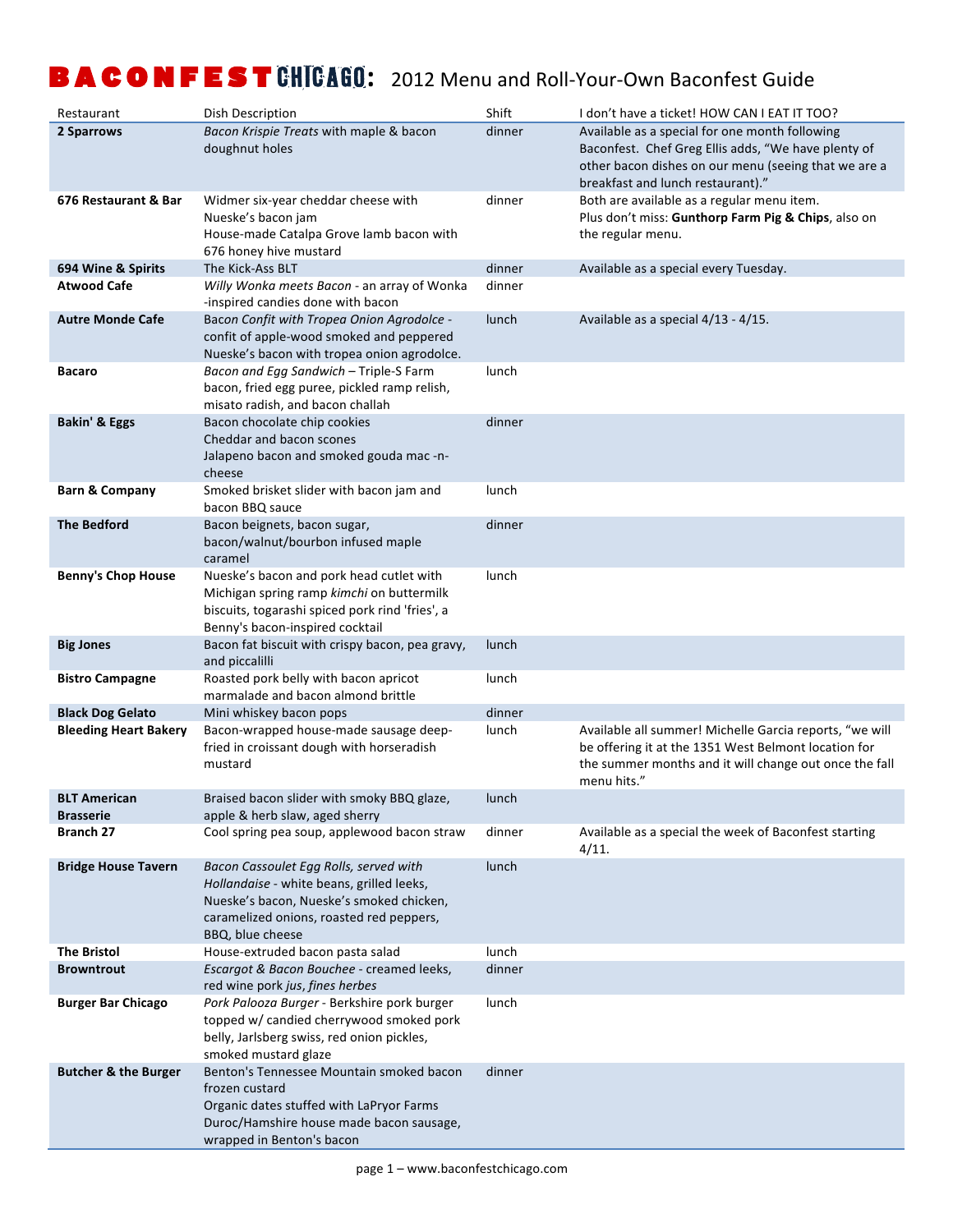| Café des Architectes<br>Bacon-Mac-n-Cheese Bites<br>lunch<br>Nueske's wild cherry smoked bacon, Hooks 7-<br>dinner<br>Available as a special for a limited time starting 4/7.<br>Cafe Spiaggia<br>year cheddar gnudi with spring ramps<br><b>Cantina Laredo</b><br>Tequila bacon tacos with jicama mango slaw<br>dinner<br>Cherrywood-smoked bacon and suckling pig<br>Cantina 46<br>dinner<br>posole with cabbage, radish and pickled red<br>onion<br>Chalkboard<br>lunch<br>Available as a special cheese/dessert course through<br>Bacon & Eggs<br>4/29.<br>Smoked Bacon Baklava - brined and<br>Available as a special 4/14 - 4/21 at \$7.25.<br>Chicago q<br>lunch<br>hickory/apple-smoked pork belly layered<br>between phyllo sheets topped with honey<br>sugar glaze<br>Chizakaya<br>Baconomiyaki - Japanese-style stuffed "pizza"<br>lunch<br>A variation is available on the regular menu. Nanda<br>with Nueske's bacon, napa cabbage, pickled<br>from Chizakaya explains, "we will not be serving the<br>"baconomiyaki" (bacon okonomiyaki) at the restaurant.<br>ginger, scallion, shrimp, nori, and bonito flakes<br>However, we do have a similar okonomiyaki on our<br>menu It has bacon, squid and shrimp topped with our<br>house barbeque sauce, Japanese mayo, pickled ginger,<br>scallions, and bonito flakes."<br><b>Custom House Tavern</b><br>Smoked pork sausage, smoked blue cheese &<br>lunch<br>bacon slaw with pickled mustard seeds<br>Pork belly porchetta with artichoke mostarda<br>Davanti Enoteca<br>dinner<br>Available as a special on 4/14 only.<br>David Burke's<br><b>Cheddar Bacon Sliders</b><br>Executive Chef Rick Gresh says, "I won't be offering the<br>lunch<br>Primehouse<br>bacon cheddar burgers since I have so many other<br>burgers on the menus. I do however offer maple and<br>black pepper Benton bacon sticks all the time."<br>Want a closer look? Check out those Benton Bacon<br>sticks in the Chicago Reader's Baconfest video Bacon:<br>the Cure-All<br>deca Restaurant + Bar<br>Gunthorp Farm glazed pork belly, creamy<br>lunch<br>Anson Mills polenta, fava beans<br>Bacon financier, bacon and egg ice cream<br><b>Elly's Pancake House</b><br><b>Bacon Waffle</b><br>dinner<br>Root beer-glazed pork belly, golden beets,<br>Available on the regular Spring menu starting around<br><b>Epic Restaurant</b><br>dinner<br>horseradish cream<br>the same time as Baconfest.<br>Milk chocolate, bacon caramel, pecans<br><b>Farmhouse</b><br>Cherry wood smoked bacon and cheese<br>dinner<br>The dish is a Baconfest exclusive. However, owner<br>Ferdia Doherty offers, "We do offer bacon in one of our<br>pasties with sweet onion marmalade - stuffed<br>cocktails called Hair of the Bean [Iced Coffee, Bulleit<br>with the bacon and cheese filling, garnished<br>Bourbon, Bacon, Maple, Brown Ale] which is kinda<br>with the sweet onion marmalade.<br>fun."<br><b>Flo and Santos</b><br>Peppered bacon-wrapped pork wing with a<br>lunch<br>Available every day on the regular menu.<br>bourbon coffee barbecue sauce<br>Wait! What's a pork wing? Eddie Velazquez, marketer<br>for the Zapatista Group, reports "a pork wing is a pork<br>shank that has been brined, battered, and frenched to<br>allow you to hold it like a wing. We'll serve them<br>wrapped in bacon at Baconfest :-)"<br><b>Francesca's Forno</b><br>Applewood smoked bacon & rapini stromboli<br>dinner<br>Available as a special 4/14 only.<br>Restaurant<br>with cipollini onion jam<br><b>Frontier</b><br>Bacon-wrapped peppadew pepper, stuffed<br>Available on the regular menu.<br>lunch<br>with Carr Valley Cocoa Cardona cheese and<br>dates<br>Bacon x's 3- Hand rolled porchetta ravioli,<br>Gemini Bistro &<br>dinner<br><b>Rustic House</b><br>crispy pancetta chip, warm bacon vinaigrette<br><b>Girl and the Goat</b><br><b>Bacon Soup</b><br>dinner<br><b>Glenview House</b><br>Pan-seared sea scallops on house-made bacon<br>dinner<br>Available as a special for 1-2 weeks after Baconfest.<br>polenta with black truffle aioli and micro<br>fennel shoots | Restaurant | Dish Description | Shift | I don't have a ticket! HOW CAN I EAT IT TOO? |
|---------------------------------------------------------------------------------------------------------------------------------------------------------------------------------------------------------------------------------------------------------------------------------------------------------------------------------------------------------------------------------------------------------------------------------------------------------------------------------------------------------------------------------------------------------------------------------------------------------------------------------------------------------------------------------------------------------------------------------------------------------------------------------------------------------------------------------------------------------------------------------------------------------------------------------------------------------------------------------------------------------------------------------------------------------------------------------------------------------------------------------------------------------------------------------------------------------------------------------------------------------------------------------------------------------------------------------------------------------------------------------------------------------------------------------------------------------------------------------------------------------------------------------------------------------------------------------------------------------------------------------------------------------------------------------------------------------------------------------------------------------------------------------------------------------------------------------------------------------------------------------------------------------------------------------------------------------------------------------------------------------------------------------------------------------------------------------------------------------------------------------------------------------------------------------------------------------------------------------------------------------------------------------------------------------------------------------------------------------------------------------------------------------------------------------------------------------------------------------------------------------------------------------------------------------------------------------------------------------------------------------------------------------------------------------------------------------------------------------------------------------------------------------------------------------------------------------------------------------------------------------------------------------------------------------------------------------------------------------------------------------------------------------------------------------------------------------------------------------------------------------------------------------------------------------------------------------------------------------------------------------------------------------------------------------------------------------------------------------------------------------------------------------------------------------------------------------------------------------------------------------------------------------------------------------------------------------------------------------------------------------------------------------------------------------------------------------------------------------------------------------------------------------------------------------------------------------------------------------------------------------------------------------------------------------------------------------------------------------------------------------------------------------------------------------------------------------------------------------------------------------|------------|------------------|-------|----------------------------------------------|
|                                                                                                                                                                                                                                                                                                                                                                                                                                                                                                                                                                                                                                                                                                                                                                                                                                                                                                                                                                                                                                                                                                                                                                                                                                                                                                                                                                                                                                                                                                                                                                                                                                                                                                                                                                                                                                                                                                                                                                                                                                                                                                                                                                                                                                                                                                                                                                                                                                                                                                                                                                                                                                                                                                                                                                                                                                                                                                                                                                                                                                                                                                                                                                                                                                                                                                                                                                                                                                                                                                                                                                                                                                                                                                                                                                                                                                                                                                                                                                                                                                                                                                                                 |            |                  |       |                                              |
|                                                                                                                                                                                                                                                                                                                                                                                                                                                                                                                                                                                                                                                                                                                                                                                                                                                                                                                                                                                                                                                                                                                                                                                                                                                                                                                                                                                                                                                                                                                                                                                                                                                                                                                                                                                                                                                                                                                                                                                                                                                                                                                                                                                                                                                                                                                                                                                                                                                                                                                                                                                                                                                                                                                                                                                                                                                                                                                                                                                                                                                                                                                                                                                                                                                                                                                                                                                                                                                                                                                                                                                                                                                                                                                                                                                                                                                                                                                                                                                                                                                                                                                                 |            |                  |       |                                              |
|                                                                                                                                                                                                                                                                                                                                                                                                                                                                                                                                                                                                                                                                                                                                                                                                                                                                                                                                                                                                                                                                                                                                                                                                                                                                                                                                                                                                                                                                                                                                                                                                                                                                                                                                                                                                                                                                                                                                                                                                                                                                                                                                                                                                                                                                                                                                                                                                                                                                                                                                                                                                                                                                                                                                                                                                                                                                                                                                                                                                                                                                                                                                                                                                                                                                                                                                                                                                                                                                                                                                                                                                                                                                                                                                                                                                                                                                                                                                                                                                                                                                                                                                 |            |                  |       |                                              |
|                                                                                                                                                                                                                                                                                                                                                                                                                                                                                                                                                                                                                                                                                                                                                                                                                                                                                                                                                                                                                                                                                                                                                                                                                                                                                                                                                                                                                                                                                                                                                                                                                                                                                                                                                                                                                                                                                                                                                                                                                                                                                                                                                                                                                                                                                                                                                                                                                                                                                                                                                                                                                                                                                                                                                                                                                                                                                                                                                                                                                                                                                                                                                                                                                                                                                                                                                                                                                                                                                                                                                                                                                                                                                                                                                                                                                                                                                                                                                                                                                                                                                                                                 |            |                  |       |                                              |
|                                                                                                                                                                                                                                                                                                                                                                                                                                                                                                                                                                                                                                                                                                                                                                                                                                                                                                                                                                                                                                                                                                                                                                                                                                                                                                                                                                                                                                                                                                                                                                                                                                                                                                                                                                                                                                                                                                                                                                                                                                                                                                                                                                                                                                                                                                                                                                                                                                                                                                                                                                                                                                                                                                                                                                                                                                                                                                                                                                                                                                                                                                                                                                                                                                                                                                                                                                                                                                                                                                                                                                                                                                                                                                                                                                                                                                                                                                                                                                                                                                                                                                                                 |            |                  |       |                                              |
|                                                                                                                                                                                                                                                                                                                                                                                                                                                                                                                                                                                                                                                                                                                                                                                                                                                                                                                                                                                                                                                                                                                                                                                                                                                                                                                                                                                                                                                                                                                                                                                                                                                                                                                                                                                                                                                                                                                                                                                                                                                                                                                                                                                                                                                                                                                                                                                                                                                                                                                                                                                                                                                                                                                                                                                                                                                                                                                                                                                                                                                                                                                                                                                                                                                                                                                                                                                                                                                                                                                                                                                                                                                                                                                                                                                                                                                                                                                                                                                                                                                                                                                                 |            |                  |       |                                              |
|                                                                                                                                                                                                                                                                                                                                                                                                                                                                                                                                                                                                                                                                                                                                                                                                                                                                                                                                                                                                                                                                                                                                                                                                                                                                                                                                                                                                                                                                                                                                                                                                                                                                                                                                                                                                                                                                                                                                                                                                                                                                                                                                                                                                                                                                                                                                                                                                                                                                                                                                                                                                                                                                                                                                                                                                                                                                                                                                                                                                                                                                                                                                                                                                                                                                                                                                                                                                                                                                                                                                                                                                                                                                                                                                                                                                                                                                                                                                                                                                                                                                                                                                 |            |                  |       |                                              |
|                                                                                                                                                                                                                                                                                                                                                                                                                                                                                                                                                                                                                                                                                                                                                                                                                                                                                                                                                                                                                                                                                                                                                                                                                                                                                                                                                                                                                                                                                                                                                                                                                                                                                                                                                                                                                                                                                                                                                                                                                                                                                                                                                                                                                                                                                                                                                                                                                                                                                                                                                                                                                                                                                                                                                                                                                                                                                                                                                                                                                                                                                                                                                                                                                                                                                                                                                                                                                                                                                                                                                                                                                                                                                                                                                                                                                                                                                                                                                                                                                                                                                                                                 |            |                  |       |                                              |
|                                                                                                                                                                                                                                                                                                                                                                                                                                                                                                                                                                                                                                                                                                                                                                                                                                                                                                                                                                                                                                                                                                                                                                                                                                                                                                                                                                                                                                                                                                                                                                                                                                                                                                                                                                                                                                                                                                                                                                                                                                                                                                                                                                                                                                                                                                                                                                                                                                                                                                                                                                                                                                                                                                                                                                                                                                                                                                                                                                                                                                                                                                                                                                                                                                                                                                                                                                                                                                                                                                                                                                                                                                                                                                                                                                                                                                                                                                                                                                                                                                                                                                                                 |            |                  |       |                                              |
|                                                                                                                                                                                                                                                                                                                                                                                                                                                                                                                                                                                                                                                                                                                                                                                                                                                                                                                                                                                                                                                                                                                                                                                                                                                                                                                                                                                                                                                                                                                                                                                                                                                                                                                                                                                                                                                                                                                                                                                                                                                                                                                                                                                                                                                                                                                                                                                                                                                                                                                                                                                                                                                                                                                                                                                                                                                                                                                                                                                                                                                                                                                                                                                                                                                                                                                                                                                                                                                                                                                                                                                                                                                                                                                                                                                                                                                                                                                                                                                                                                                                                                                                 |            |                  |       |                                              |
|                                                                                                                                                                                                                                                                                                                                                                                                                                                                                                                                                                                                                                                                                                                                                                                                                                                                                                                                                                                                                                                                                                                                                                                                                                                                                                                                                                                                                                                                                                                                                                                                                                                                                                                                                                                                                                                                                                                                                                                                                                                                                                                                                                                                                                                                                                                                                                                                                                                                                                                                                                                                                                                                                                                                                                                                                                                                                                                                                                                                                                                                                                                                                                                                                                                                                                                                                                                                                                                                                                                                                                                                                                                                                                                                                                                                                                                                                                                                                                                                                                                                                                                                 |            |                  |       |                                              |
|                                                                                                                                                                                                                                                                                                                                                                                                                                                                                                                                                                                                                                                                                                                                                                                                                                                                                                                                                                                                                                                                                                                                                                                                                                                                                                                                                                                                                                                                                                                                                                                                                                                                                                                                                                                                                                                                                                                                                                                                                                                                                                                                                                                                                                                                                                                                                                                                                                                                                                                                                                                                                                                                                                                                                                                                                                                                                                                                                                                                                                                                                                                                                                                                                                                                                                                                                                                                                                                                                                                                                                                                                                                                                                                                                                                                                                                                                                                                                                                                                                                                                                                                 |            |                  |       |                                              |
|                                                                                                                                                                                                                                                                                                                                                                                                                                                                                                                                                                                                                                                                                                                                                                                                                                                                                                                                                                                                                                                                                                                                                                                                                                                                                                                                                                                                                                                                                                                                                                                                                                                                                                                                                                                                                                                                                                                                                                                                                                                                                                                                                                                                                                                                                                                                                                                                                                                                                                                                                                                                                                                                                                                                                                                                                                                                                                                                                                                                                                                                                                                                                                                                                                                                                                                                                                                                                                                                                                                                                                                                                                                                                                                                                                                                                                                                                                                                                                                                                                                                                                                                 |            |                  |       |                                              |
|                                                                                                                                                                                                                                                                                                                                                                                                                                                                                                                                                                                                                                                                                                                                                                                                                                                                                                                                                                                                                                                                                                                                                                                                                                                                                                                                                                                                                                                                                                                                                                                                                                                                                                                                                                                                                                                                                                                                                                                                                                                                                                                                                                                                                                                                                                                                                                                                                                                                                                                                                                                                                                                                                                                                                                                                                                                                                                                                                                                                                                                                                                                                                                                                                                                                                                                                                                                                                                                                                                                                                                                                                                                                                                                                                                                                                                                                                                                                                                                                                                                                                                                                 |            |                  |       |                                              |
|                                                                                                                                                                                                                                                                                                                                                                                                                                                                                                                                                                                                                                                                                                                                                                                                                                                                                                                                                                                                                                                                                                                                                                                                                                                                                                                                                                                                                                                                                                                                                                                                                                                                                                                                                                                                                                                                                                                                                                                                                                                                                                                                                                                                                                                                                                                                                                                                                                                                                                                                                                                                                                                                                                                                                                                                                                                                                                                                                                                                                                                                                                                                                                                                                                                                                                                                                                                                                                                                                                                                                                                                                                                                                                                                                                                                                                                                                                                                                                                                                                                                                                                                 |            |                  |       |                                              |
|                                                                                                                                                                                                                                                                                                                                                                                                                                                                                                                                                                                                                                                                                                                                                                                                                                                                                                                                                                                                                                                                                                                                                                                                                                                                                                                                                                                                                                                                                                                                                                                                                                                                                                                                                                                                                                                                                                                                                                                                                                                                                                                                                                                                                                                                                                                                                                                                                                                                                                                                                                                                                                                                                                                                                                                                                                                                                                                                                                                                                                                                                                                                                                                                                                                                                                                                                                                                                                                                                                                                                                                                                                                                                                                                                                                                                                                                                                                                                                                                                                                                                                                                 |            |                  |       |                                              |
|                                                                                                                                                                                                                                                                                                                                                                                                                                                                                                                                                                                                                                                                                                                                                                                                                                                                                                                                                                                                                                                                                                                                                                                                                                                                                                                                                                                                                                                                                                                                                                                                                                                                                                                                                                                                                                                                                                                                                                                                                                                                                                                                                                                                                                                                                                                                                                                                                                                                                                                                                                                                                                                                                                                                                                                                                                                                                                                                                                                                                                                                                                                                                                                                                                                                                                                                                                                                                                                                                                                                                                                                                                                                                                                                                                                                                                                                                                                                                                                                                                                                                                                                 |            |                  |       |                                              |
|                                                                                                                                                                                                                                                                                                                                                                                                                                                                                                                                                                                                                                                                                                                                                                                                                                                                                                                                                                                                                                                                                                                                                                                                                                                                                                                                                                                                                                                                                                                                                                                                                                                                                                                                                                                                                                                                                                                                                                                                                                                                                                                                                                                                                                                                                                                                                                                                                                                                                                                                                                                                                                                                                                                                                                                                                                                                                                                                                                                                                                                                                                                                                                                                                                                                                                                                                                                                                                                                                                                                                                                                                                                                                                                                                                                                                                                                                                                                                                                                                                                                                                                                 |            |                  |       |                                              |
|                                                                                                                                                                                                                                                                                                                                                                                                                                                                                                                                                                                                                                                                                                                                                                                                                                                                                                                                                                                                                                                                                                                                                                                                                                                                                                                                                                                                                                                                                                                                                                                                                                                                                                                                                                                                                                                                                                                                                                                                                                                                                                                                                                                                                                                                                                                                                                                                                                                                                                                                                                                                                                                                                                                                                                                                                                                                                                                                                                                                                                                                                                                                                                                                                                                                                                                                                                                                                                                                                                                                                                                                                                                                                                                                                                                                                                                                                                                                                                                                                                                                                                                                 |            |                  |       |                                              |
|                                                                                                                                                                                                                                                                                                                                                                                                                                                                                                                                                                                                                                                                                                                                                                                                                                                                                                                                                                                                                                                                                                                                                                                                                                                                                                                                                                                                                                                                                                                                                                                                                                                                                                                                                                                                                                                                                                                                                                                                                                                                                                                                                                                                                                                                                                                                                                                                                                                                                                                                                                                                                                                                                                                                                                                                                                                                                                                                                                                                                                                                                                                                                                                                                                                                                                                                                                                                                                                                                                                                                                                                                                                                                                                                                                                                                                                                                                                                                                                                                                                                                                                                 |            |                  |       |                                              |
|                                                                                                                                                                                                                                                                                                                                                                                                                                                                                                                                                                                                                                                                                                                                                                                                                                                                                                                                                                                                                                                                                                                                                                                                                                                                                                                                                                                                                                                                                                                                                                                                                                                                                                                                                                                                                                                                                                                                                                                                                                                                                                                                                                                                                                                                                                                                                                                                                                                                                                                                                                                                                                                                                                                                                                                                                                                                                                                                                                                                                                                                                                                                                                                                                                                                                                                                                                                                                                                                                                                                                                                                                                                                                                                                                                                                                                                                                                                                                                                                                                                                                                                                 |            |                  |       |                                              |
|                                                                                                                                                                                                                                                                                                                                                                                                                                                                                                                                                                                                                                                                                                                                                                                                                                                                                                                                                                                                                                                                                                                                                                                                                                                                                                                                                                                                                                                                                                                                                                                                                                                                                                                                                                                                                                                                                                                                                                                                                                                                                                                                                                                                                                                                                                                                                                                                                                                                                                                                                                                                                                                                                                                                                                                                                                                                                                                                                                                                                                                                                                                                                                                                                                                                                                                                                                                                                                                                                                                                                                                                                                                                                                                                                                                                                                                                                                                                                                                                                                                                                                                                 |            |                  |       |                                              |
|                                                                                                                                                                                                                                                                                                                                                                                                                                                                                                                                                                                                                                                                                                                                                                                                                                                                                                                                                                                                                                                                                                                                                                                                                                                                                                                                                                                                                                                                                                                                                                                                                                                                                                                                                                                                                                                                                                                                                                                                                                                                                                                                                                                                                                                                                                                                                                                                                                                                                                                                                                                                                                                                                                                                                                                                                                                                                                                                                                                                                                                                                                                                                                                                                                                                                                                                                                                                                                                                                                                                                                                                                                                                                                                                                                                                                                                                                                                                                                                                                                                                                                                                 |            |                  |       |                                              |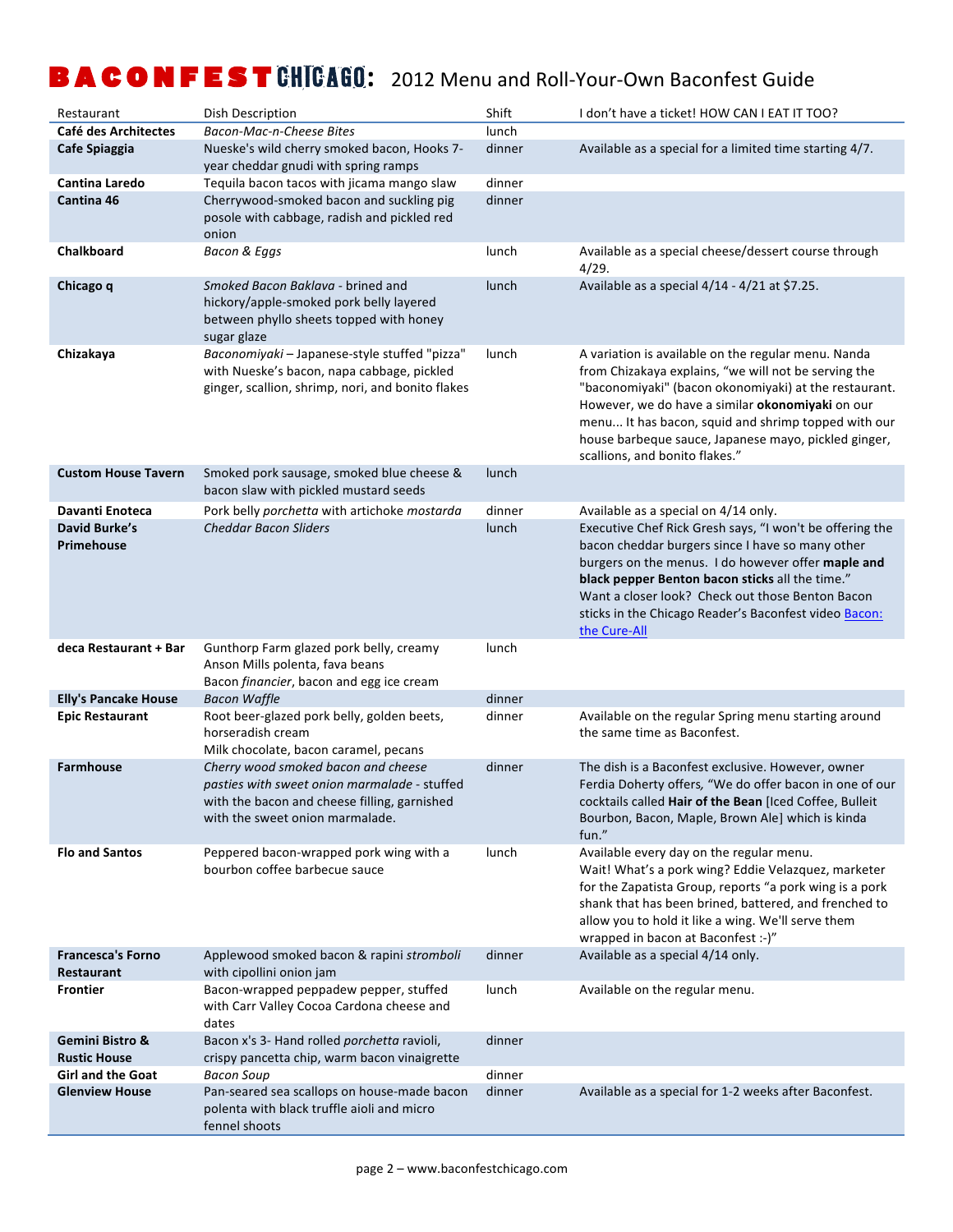| Restaurant                                | Dish Description                                                                                                                                                | Shift  | I don't have a ticket! HOW CAN I EAT IT TOO?                                                                                                                                                                                                                                                                                        |
|-------------------------------------------|-----------------------------------------------------------------------------------------------------------------------------------------------------------------|--------|-------------------------------------------------------------------------------------------------------------------------------------------------------------------------------------------------------------------------------------------------------------------------------------------------------------------------------------|
| Hearty                                    | Bacon Rice Crispies with assorted "cereal<br>milk".                                                                                                             | lunch  |                                                                                                                                                                                                                                                                                                                                     |
| Hopleaf                                   | Bacon rillette-stuffed arancini (cooked with<br>bacon stock and Ommegang Three<br>Philosophers), fava bean / ramp puree,<br>preserved lemon, radish, and frisee | lunch  |                                                                                                                                                                                                                                                                                                                                     |
| Inovasi                                   | Quick cured & braised belly, Anson Mills farro<br>verde, Argyle St. spice, wild ramp salsa                                                                      | lunch  |                                                                                                                                                                                                                                                                                                                                     |
| <b>IPO</b>                                | Sous Vide Pork Belly - popcorn pudding,<br>pickled ramps, spicy chicharrone & bacon;<br>Smoked Nueske's bacon & popcorn broth                                   | dinner | Available as a regular menu item starting 4/17.                                                                                                                                                                                                                                                                                     |
| J Lafayette Catering                      | New Orleans-style sweet cayenne bacon<br>bread pudding w ith coconut praline sauce,<br>topped with sweet cayenne bacon crumbles                                 | dinner |                                                                                                                                                                                                                                                                                                                                     |
| Jordan's Food of<br><b>Distinction</b>    | Applewood smoked bacon-scented South<br>African lobster cappuccino with crispy lardons<br>and spring chive cream                                                | dinner |                                                                                                                                                                                                                                                                                                                                     |
| La Madia                                  | Bruschette of Bacon Lardon, spinach,<br>balsamic, and ricotta salata                                                                                            | lunch  |                                                                                                                                                                                                                                                                                                                                     |
| Leopold                                   | Braised cherry-smoked belly with beluga<br>lentils and white asparagus                                                                                          | dinner | Available as a special during the week of Baconfest.                                                                                                                                                                                                                                                                                |
| Lillie's Q                                | Bacon on Bourbon Street - Bacon custard-filled<br>bacon beignet with Cafe Du Monde coffee and<br>chicory bacon syrup                                            | lunch  |                                                                                                                                                                                                                                                                                                                                     |
| Lockwood                                  | "Bacon Butty" - buttered potato roll, wild<br>cherrywood- smoked bacon, Worcestershire<br>sauce                                                                 | lunch  |                                                                                                                                                                                                                                                                                                                                     |
| <b>LOKaL</b>                              | Potato-bacon pancake with apple compote                                                                                                                         | lunch  | Available as a special for two weeks after Baconfest.<br>Owner Art Wnorowski adds, "if it turns to be a great<br>addition to the menu we will keep it forever."                                                                                                                                                                     |
| <b>Magnolia Cafe</b>                      | Jalapeno bacon wrapped bratwurst                                                                                                                                | lunch  |                                                                                                                                                                                                                                                                                                                                     |
| <b>Market Bar Chicago</b>                 | <b>Bacon &amp; Guajillo Sopes</b>                                                                                                                               | dinner |                                                                                                                                                                                                                                                                                                                                     |
| <b>Markethouse</b>                        | Maple Leaf Farms duck bacon-jam croque<br>monsieur, Big Ed's Gouda fondue                                                                                       | lunch  | Available as a special $4/10 - 4/14$ .                                                                                                                                                                                                                                                                                              |
| May St. Café                              | Double-chocolate flan with cherry-smoked<br>bacon, rum-cured cherries with berries                                                                              | lunch  | Available as a special for \$7 during the month of April.                                                                                                                                                                                                                                                                           |
| <b>Mercadito</b>                          | Taco de Pollo - adobo-marinated grilled<br>chicken, bacon mojo, queso fresco, corn-<br>avocado salsa, crispy bacon                                              | dinner | Available indefinitely as a special following Baconfest.                                                                                                                                                                                                                                                                            |
| Mercat a la Planxa                        | Cider-braised pork belly pinxos with truffled<br>parsnip and napa cabbage slaw                                                                                  | dinner | Available on the regular dinner menu. Mercat's<br>Whitney Ritsmann elaborates, "The dish we will be<br>providing is a slightly tweaked version of our Tocino<br>con Cidra (Slow Cooked Holland Pork Belly, Cider Glaze,<br>Granny Smith Apple, Black Truffle Slaw), which is<br>always offered on our regular dinner menu at \$14." |
| <b>Mexique</b>                            | Pork Belly Taco - grilled apple, tomatillo pico<br>de gayo, bacon, chile on a chocolate tortilla                                                                | lunch  | Available as a special from 4/14 to 4/30.                                                                                                                                                                                                                                                                                           |
| Moderno                                   | Homemade bacon cannoli, shaved reggiano,<br>crushed pea powder                                                                                                  | lunch  |                                                                                                                                                                                                                                                                                                                                     |
| Mrs. Murphy & Sons<br><b>Irish Bistro</b> | <b>Bacon Shepherds Pie</b>                                                                                                                                      | lunch  |                                                                                                                                                                                                                                                                                                                                     |
| <b>N9NE Steak House</b>                   | Topless Bacon & Steak Slider - on brioche<br>with pickled pepper horseradish crème sauce<br>and microgreens                                                     | lunch  |                                                                                                                                                                                                                                                                                                                                     |
| <b>Nacional 27</b>                        | Plantain & applewood-smoked bacon<br>croquetas with a spicy tomato-bacon aioli                                                                                  | dinner | Available as an "off-the-menu" special 4/13 and 4/14<br>only.                                                                                                                                                                                                                                                                       |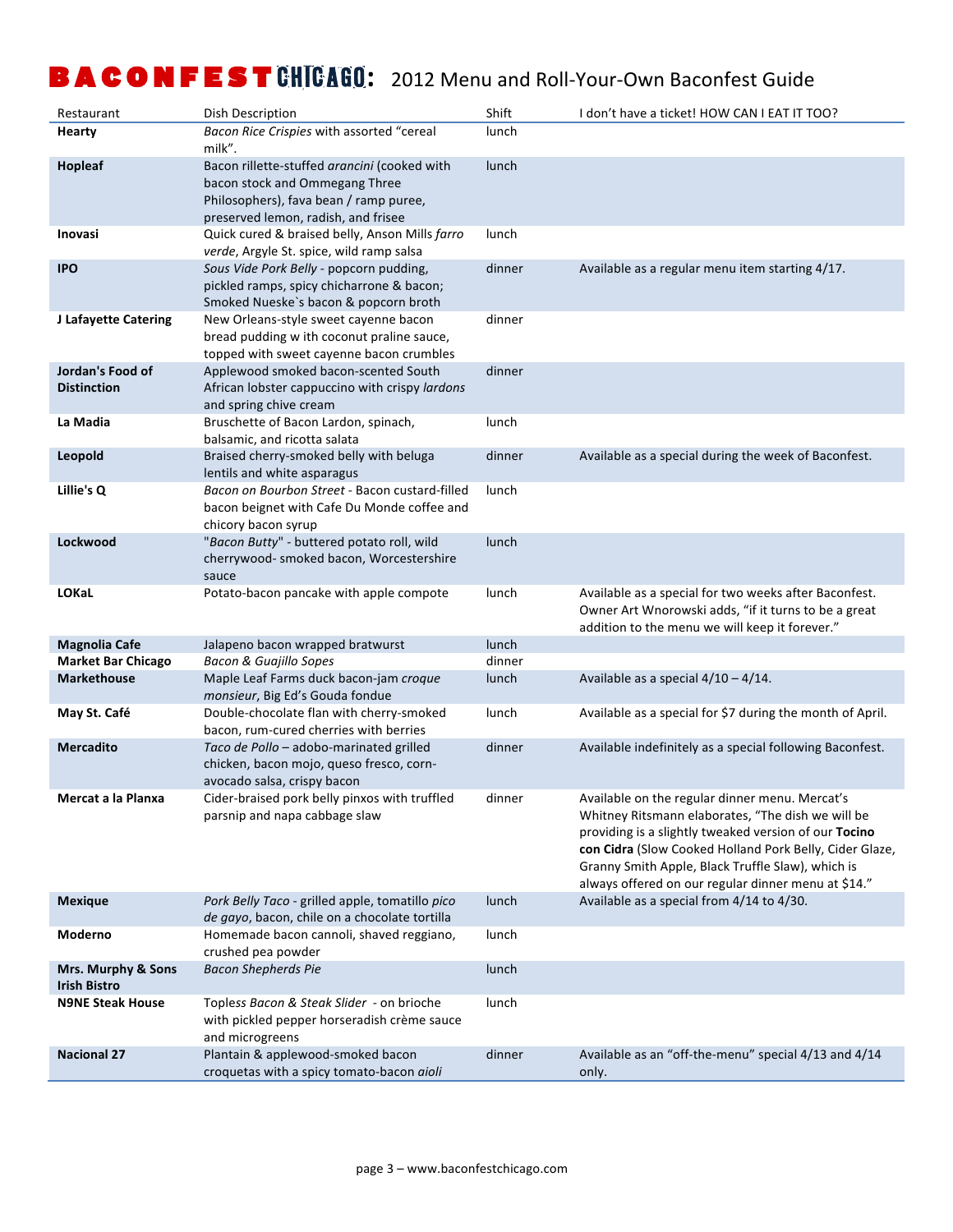| Restaurant                                               | Dish Description                                                                                                                                                                                                                                             | Shift  | I don't have a ticket! HOW CAN I EAT IT TOO?                                                                                                                                                                                                                                                                                             |
|----------------------------------------------------------|--------------------------------------------------------------------------------------------------------------------------------------------------------------------------------------------------------------------------------------------------------------|--------|------------------------------------------------------------------------------------------------------------------------------------------------------------------------------------------------------------------------------------------------------------------------------------------------------------------------------------------|
| Nana Organic                                             | Tacos de Chicharon - crispy house-smoked and<br>braised bacon skin chicharon in tomatillo<br>salsa; fresh hand-made tortillas, Urban<br>Canopy sunflower sprouts slaw; pickled<br>ramps, carrots, and jalapeno                                               | dinner | Available as a special through Memorial Day Weekend.<br>Chef Guy Meikle reports that they have many other<br>bacon dishes. "We are also going to feature Alan's<br>Candy Bar from last year for a month: Bacon Caramel<br>Candy Bar Bacon Short Bread, Milk Chocolate Ganache,<br>Sea Salt, Whipped Creme Fraiche."                      |
| Nonna Santi's Biscotti                                   | Bacon Biscotti with Burton's Rum-Infused<br>Maple Syrup                                                                                                                                                                                                      | dinner | Available at some retailers.<br>Jo-Marie Frigo, chef/owner, says, "I will be offering my<br>Bacon Biscotti at a few stores until the end of April.<br>Most likely vendors will be Panozzo's Italian Market,<br>Dirk's Fish and Publican Quality Meats."                                                                                  |
| <b>Old Town Social</b>                                   | Smoked guanciale & ramp "Casatiello" with<br>Taleggio                                                                                                                                                                                                        | lunch  |                                                                                                                                                                                                                                                                                                                                          |
| Paddy Long's                                             | Bacon Grenades - mini bacon bombs beer-<br>battered and deep fried                                                                                                                                                                                           | lunch  | Available on the regular menu.                                                                                                                                                                                                                                                                                                           |
| <b>Park Grill</b>                                        | Chicken Thigh and Applewood Bacon Crostini -<br>english peas, sorrel                                                                                                                                                                                         | dinner | Available as a special from 4/15-4/19, reports Dana<br>Schatz, "along with nine other bacon-centric dishes and<br>one bacon cocktail as part of our own in-house<br>Baconfest." More details on the Park Grill's website.                                                                                                                |
| <b>Paulina Market</b>                                    | Cream of Smoked Bacon Soup - served in a<br>mini bacon baguette bowl                                                                                                                                                                                         | dinner | Available for sale frozen at the Market indefinitely.                                                                                                                                                                                                                                                                                    |
| <b>Peninsula Hotel</b>                                   | Crispy pork belly, schupf nudel, sauerkraut -<br>the belly is cured with salt, pepper, juniper,<br>caraway, thyme                                                                                                                                            | lunch  | Available as a special at Pierrot Gourmet in the<br>Peninsula from 4/5 - 4/8. "Or longer," adds Anthony<br>Coriell, executive sous chef.                                                                                                                                                                                                 |
| <b>Perennial Virant</b>                                  | Smoked jerked belly with grilled spring<br>vegetable relish, and candied blood orange                                                                                                                                                                        | dinner |                                                                                                                                                                                                                                                                                                                                          |
| Piece                                                    | New Haven-Style Pizza - hand-formed, topped<br>with our tomato sauce, mozzarella, and<br>Nueske's bacon.<br>Big Black Mariah - American-style porter<br>brewed with a small percentage of smoked<br>malt for a rich, full mouthfeel and flavor. 7%<br>a.b.v. | lunch  |                                                                                                                                                                                                                                                                                                                                          |
| <b>Pleasant House</b><br><b>Bakery</b>                   | Bacon and pork pie with bacon fat crust                                                                                                                                                                                                                      | lunch  | Available as a special from the week preceding<br>Baconfest. "And probably for at least a couple of<br>weeks after the event," add Art and Chelsea.                                                                                                                                                                                      |
| <b>Public House and Bull</b><br>& the Bear               | Chicken-fried bacon, kimchi slaw, sweet &<br>sour sauce                                                                                                                                                                                                      | lunch  |                                                                                                                                                                                                                                                                                                                                          |
| <b>Pure Kitchen</b>                                      | Arabica coffee-cured bacon, black olive puree,<br>scotch & coffee crunch, peppermint                                                                                                                                                                         | lunch  | Available year-round for catering clients. Chef Steven<br>Hubbell also offers "bacon mousse, malted wild rice<br>cake, sake gel, crispy shiso, thai chili as a passed item<br>and curry masala roasted pork belly, with pickled<br>mustard greens, brown butter carrot puree, bacon<br>consomme, peanut thai basil relish as an entrée." |
| Quince                                                   | Crispy Bacon Spring Roll - onion, chilis, swiss<br>cheese, potato, egg, bacon aioli                                                                                                                                                                          | dinner |                                                                                                                                                                                                                                                                                                                                          |
| <b>Red Butter</b>                                        | Bacon-chile gulab jamun topped with bacon-<br>pistachio brittle                                                                                                                                                                                              | lunch  |                                                                                                                                                                                                                                                                                                                                          |
| <b>Red Canary</b>                                        | Roasted jalapeno grits with Nueske's<br>applewood-smoked pepper-coated bacon,<br>and a bacon mole sauce.                                                                                                                                                     | lunch  | Available as a special from 4/14-4/21.<br>The regular menu also featured deviled eggs with<br>candied bacon.                                                                                                                                                                                                                             |
| Rockit Bar &<br><b>Grill/Rockit Burger</b><br><b>Bar</b> | Applewood-smoked bacon No-Bean-Texas-<br>Style Chili with corn tortilla strips & bacon<br>sour cream                                                                                                                                                         | dinner |                                                                                                                                                                                                                                                                                                                                          |
| <b>Roots Handmade</b><br>Pizza                           | BLT Pizza - Canadian bacon and chopped<br>bacon under the Quad Cities mozzarella blend<br>cheese, topped with shredded lettuce and<br>diced tomatoes                                                                                                         | lunch  |                                                                                                                                                                                                                                                                                                                                          |
| Rosebud                                                  | Gorgonzola dolce ravioli in bacon brodo<br>Mini bacon cannoli                                                                                                                                                                                                | dinner | The ravioli is available as a special at Carmine's (1043<br>Rush St.) for one week starting 4/9.                                                                                                                                                                                                                                         |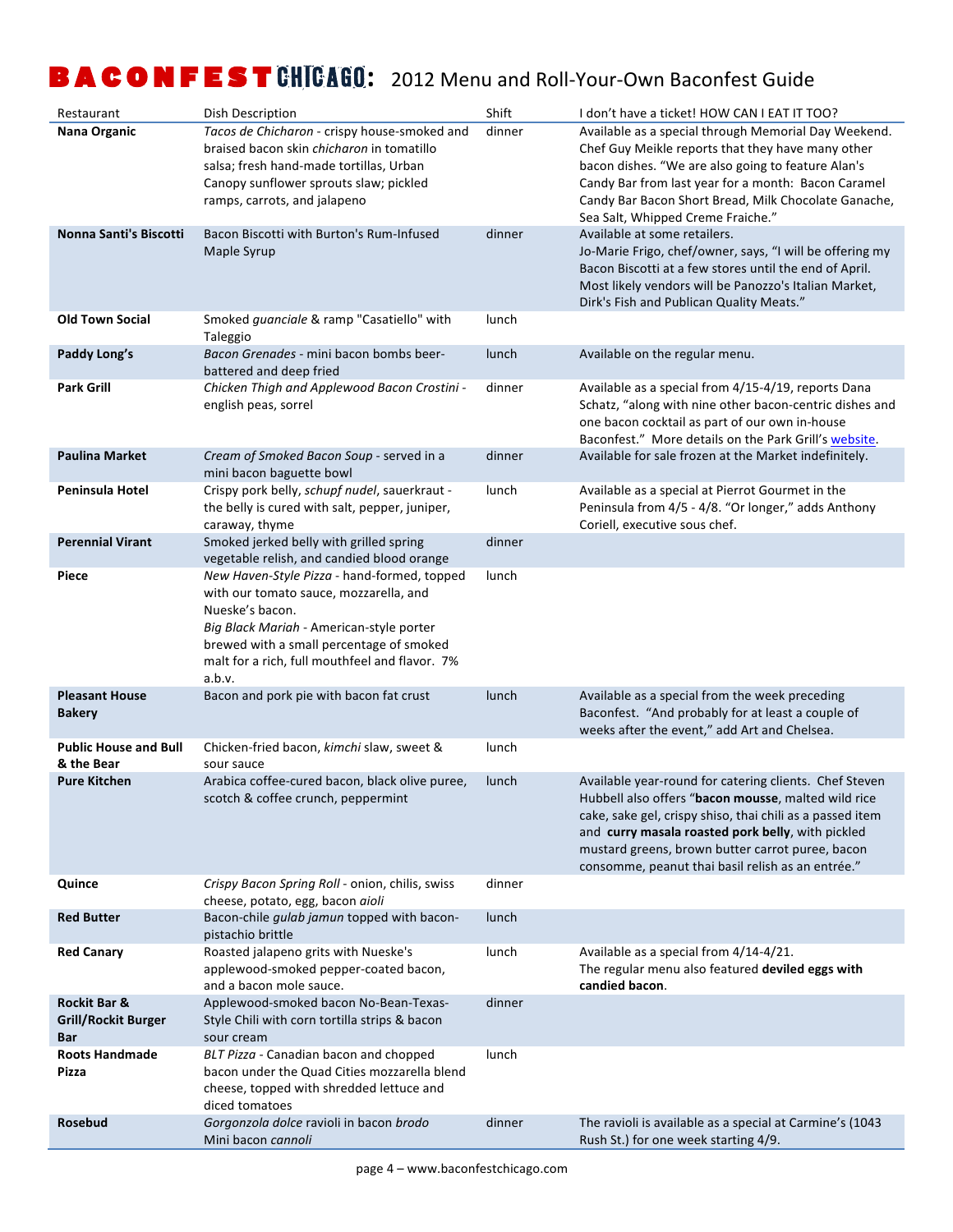| Restaurant                                                      | Dish Description                                                                                                                                                                                                                                                                                                                                                                                                             | Shift             | I don't have a ticket! HOW CAN I EAT IT TOO?                                                                                                                                                                                                                                                        |
|-----------------------------------------------------------------|------------------------------------------------------------------------------------------------------------------------------------------------------------------------------------------------------------------------------------------------------------------------------------------------------------------------------------------------------------------------------------------------------------------------------|-------------------|-----------------------------------------------------------------------------------------------------------------------------------------------------------------------------------------------------------------------------------------------------------------------------------------------------|
| Sable Kitchen & Bar                                             | Nueske's Applewood-smoked bacon pretzels<br>with cheddar-bacon jam dip                                                                                                                                                                                                                                                                                                                                                       | dinner            |                                                                                                                                                                                                                                                                                                     |
| <b>Saigon Sisters</b><br>Restaurant                             | Bacon pho with black garlic noodles, pickled<br>quail egg and micro Viet herbs                                                                                                                                                                                                                                                                                                                                               | dinner            | Mary Aregoni reports, "it might be featured for a<br>limited time in our Spring menu as small plate."                                                                                                                                                                                               |
| <b>Signature Room</b>                                           | Bacon-wrapped loin of rabbit with a ragu of<br>local asparagus and morels                                                                                                                                                                                                                                                                                                                                                    | lunch             |                                                                                                                                                                                                                                                                                                     |
| Sixteen                                                         | Tanariva milk chocolate and smoked brown<br>sugar tarts, bacon "crunch", toasted meringue<br>Smoked salt bacon caramels                                                                                                                                                                                                                                                                                                      | dinner            |                                                                                                                                                                                                                                                                                                     |
| <b>Small Bar</b>                                                | Sunny Side Farm Egg, Braised Bacon & Potato<br>Tart - with Jalapeno Bacon Marmalade and<br>Dunbarton Blue Cheddar                                                                                                                                                                                                                                                                                                            | lunch             |                                                                                                                                                                                                                                                                                                     |
| <b>South Water Kitchen</b>                                      | Bacon and Egg Skewer - braised applewood-<br>smoked bacon with pickled quail egg, confit<br>fingerling potato.                                                                                                                                                                                                                                                                                                               | lunch             |                                                                                                                                                                                                                                                                                                     |
| Spacca Napoli                                                   | Pea, Bacon, and Pecorino Salad - bacon, fresh<br>peas, sugar snap peas, pea shoots, pea<br>sprouts, extra virgin olive oil, fresh lemon<br>juice, pecorino romano                                                                                                                                                                                                                                                            | lunch             | Available as a special the week of Baconfest and the<br>week after.<br>Padrone Jonathan Goldsmith also recommends his<br>occasionally available special, "wonderful antipasti<br>with oven roasted porchetta, sautéed curly endive and<br>a drizzle of a very elegant, artisanal red wine vinegar." |
| State & Lake                                                    | Foraged Truffle - Nueske's cherrywood bacon,<br>Valrhona Carmelia, Vermont maple, Buffalo<br><b>Trace</b>                                                                                                                                                                                                                                                                                                                    | dinner            |                                                                                                                                                                                                                                                                                                     |
| <b>Stout Barrel House</b><br>and Kitchen                        | Bacon-stuffed headcheese - poached quail<br>egg, bacon powder, salsa verde                                                                                                                                                                                                                                                                                                                                                   | dinner            |                                                                                                                                                                                                                                                                                                     |
| Sunda                                                           | Braised applewood smoked pork belly ssam<br>with crispy bacon, apple kimchi, rice with a<br>spicy miso paste                                                                                                                                                                                                                                                                                                                 | dinner            |                                                                                                                                                                                                                                                                                                     |
| <b>Sweet Baby Ray's</b><br><b>Restaurants &amp;</b><br>Catering | Porchetta Cubano - citrus-infused pork loin<br>wrapped with a slow-smoked Latin-cured pork<br>belly; shaved thin and served on a petite<br>pressed roll with citrus ginger mustard;<br>topped with a house-made pickle, onion, and<br>salt pork slaw<br>Pit Smoked Barbecue BLT - Nueske's cherry-<br>smoked slab bacon with spicy greens,<br>heirloom tomatoes, and a larded duck egg<br>aioli<br>Mississippi Bacon Teasers | dinner            |                                                                                                                                                                                                                                                                                                     |
| <b>Table Fifty-two</b>                                          | Nueske's bacon chili, buttermilk biscuit, bread<br>and butter pickle                                                                                                                                                                                                                                                                                                                                                         | dinner            |                                                                                                                                                                                                                                                                                                     |
| <b>Terzo Piano at the Art</b><br><b>Institute of Chicago</b>    | Dreymiller and Kray applewood-smoked<br>bacon financier cake with milk chocolate-<br>bourbon cremeux                                                                                                                                                                                                                                                                                                                         | dinner            |                                                                                                                                                                                                                                                                                                     |
| <b>The Cooking Chicks</b>                                       | Chef Vanessa's lemon, white truffle, bacon<br>potato salad<br>Bacon-inspired sweets - provided by Cooking<br>Chicks, Cake Bite Girl and Zayna Bakes                                                                                                                                                                                                                                                                          | lunch &<br>dinner |                                                                                                                                                                                                                                                                                                     |
| <b>The Florentine</b>                                           | Short rib crostini, bacon jam, horseradish and<br>parsley                                                                                                                                                                                                                                                                                                                                                                    | lunch             |                                                                                                                                                                                                                                                                                                     |
| <b>Three Aces</b>                                               | "Shake 'n Bake": Bacon "Steak" n' Bacon<br>Shake -A bacon "shake 'n bake" with our own<br>special blend, with bacon bolognese and a<br>vanilla-bacon-bourbon milkshake.                                                                                                                                                                                                                                                      | dinner            | Available as a special the week after Baconfest.                                                                                                                                                                                                                                                    |
| <b>Tiny Lounge</b>                                              | Cherrywood bacon cream puffs with bourbon<br>custard                                                                                                                                                                                                                                                                                                                                                                         | dinner            |                                                                                                                                                                                                                                                                                                     |
| <b>Townhouse</b><br><b>Restaurant &amp; Wine</b><br>Bar         | Bacon Doughnuts - applewood-smoked bacon<br>doughnut hole with bourbon-pecan glaze and<br>vanilla bean gelato                                                                                                                                                                                                                                                                                                                | dinner            | Available on the regular menu.                                                                                                                                                                                                                                                                      |